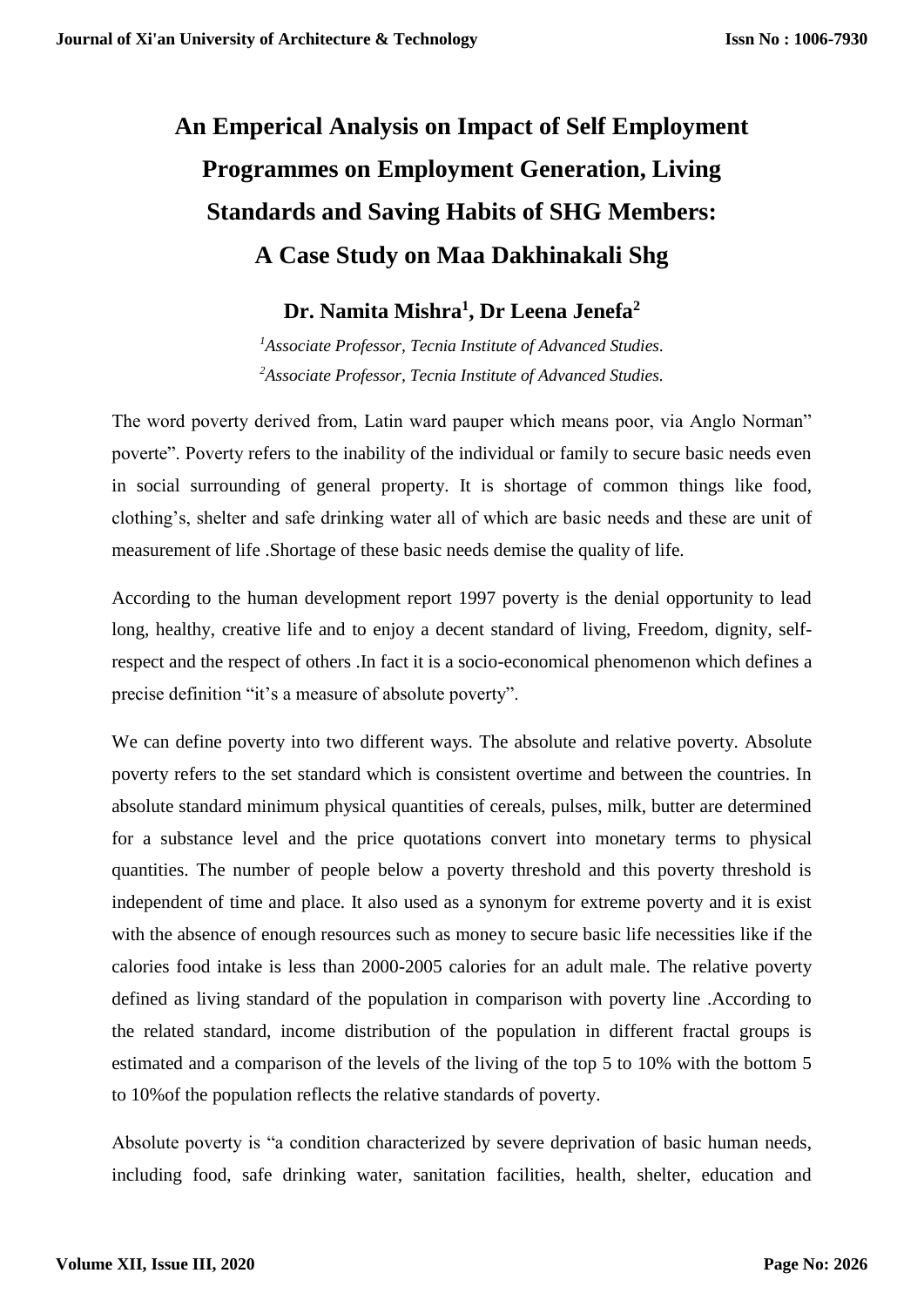information. It depends on not only income but to services. According to the David Gordon's the absolute poverty present with absent of any two of the followings.

- $\triangleright$  Food
- $\triangleright$  Safe drinking water available nearby 15 minutes workable distance of each way
- $\triangleright$  Sanitation facility
- $\triangleright$  Health
- $\triangleright$  Shelter (less than four person in a room)
- $\triangleright$  Education (learn to read)
- $\triangleright$  Information (access to newspaper, radios, television, computer and telephone)
- $\triangleright$  Access to services

After the privatization and globalization of economy, we are economically unfit to remove poverty among the society. At the year 2011-12 poverty rate of India is 21.9 percent that is 269 million people in the country did not have income to access the minimum basic needs as per Tendulkar committee.Further as per Rangarajjan committee it was revised to 29.5 percent of the population that was 363 million They are still fighting for breakfast and to arrange only one meal for a day is difficult for them. Out of 260 million 75% of are from rural poor. So such a high incidence of Poverty is a matter of serious concern and it a challenge for India to have planned and process economy so with the view of the fact poverty eradication is a major objective for planned economic development in India.

Experience of different states with economic growth and poverty reduction has varied and it is difficult to prepare a policy to fight for the poverty so it is difficult to offer any general policy prescription, It was realized that a sustainable strategy of poverty alleviation has to be based on increasing the productive employment opportunities in the process of growth itself to extent the process of growth some section of the population to be taken into account. To formulate specific poverty alleviation programmes for generation of a certain minimum of income for the poor. The strategy for poverty alleviation is essentially two fold. Firstly-An effort is underway to provide greater opportunity for the poor to participate in the growth process by focusing on specific sectors which offers such opportunities. Secondly – Poverty alleviation and social sector programmes have seen strengthened and restricted with special programme for the weaker sectors of society.

Economic growth with a focus on employment generating sectors has been a key element of the strategy for poverty reduction along with an importance aid on provision of basic human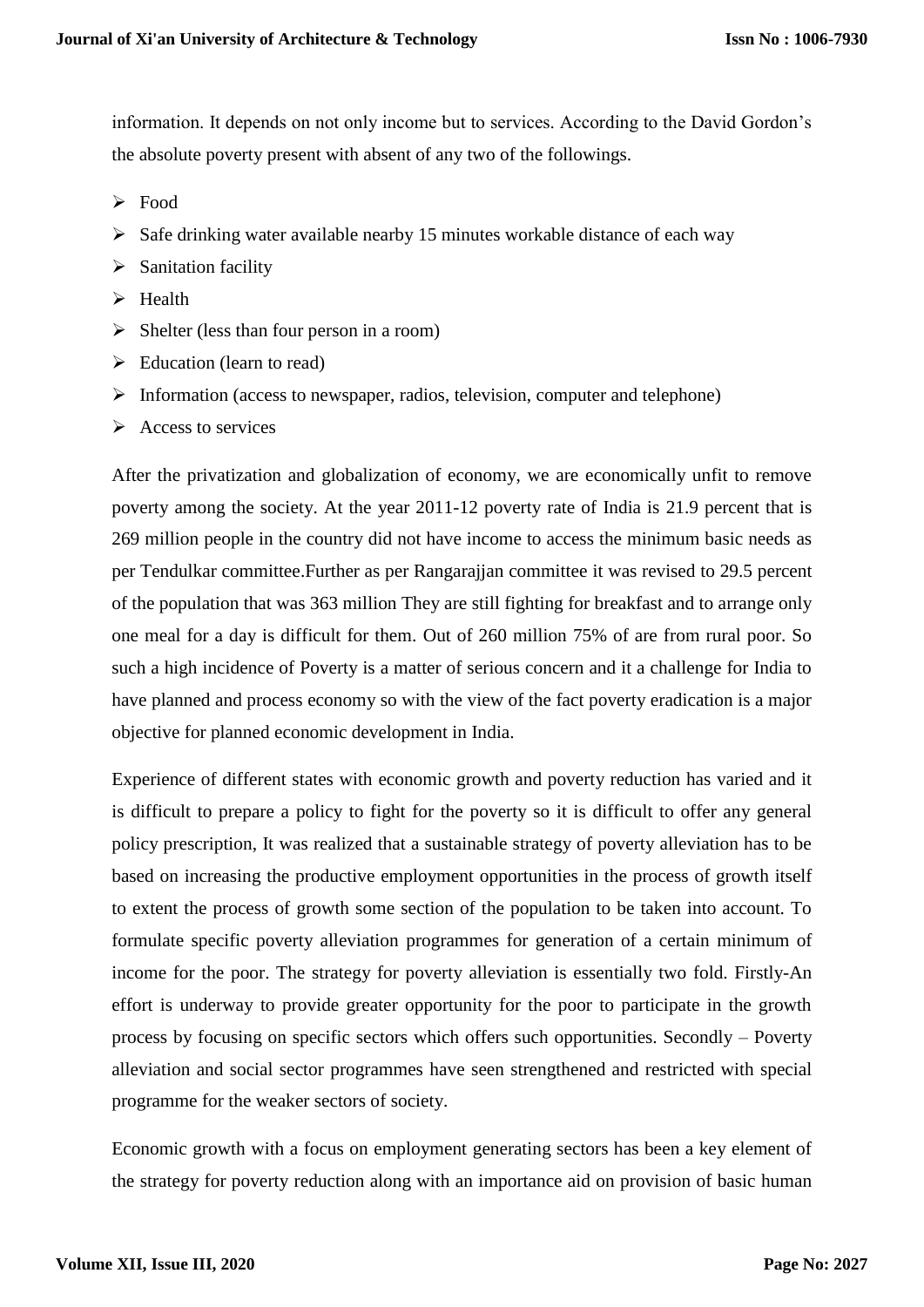services like education, water supply health and sanitation. If our plan programmes are able to remove the shortage of these basic needs. To make our society as a poverty fee nation and to tackle the problem of poverty some programmes are implemented by government of India.These programmes are known as anti-poverty weapons. Which are used as sward to fight the poverty? The antipoverty strategy comprises of a wide range of poverty alleviation programmes. Many of which appreciate for more than years and have been strengthened under anti-poverty schemes. Both wages employment and self-employmentprogrammes are provided to the people below poverty line. The poverty alleviation schemes are introduced in two broad categories. First wage employment schemes and secondly self-employment schemes. It always tried to give maximum opportunities to the beneficiaries Government has considerably enhanced allocation for the provision of education, health, sanitation and other facilities to the poor. Investment in agricultural development provides such programmes fruitful and it also provides avenues for employment and income. Anti-povertyprogrammes that seen to transfer assets and skill to people for self-employment coupled with public works. Programmes that enable people to cope with transient poverty are the third stands for the larger antipoverty strategy. We will discuss the anti-povertyprogrammes of Ministry of Rural Development which act as tool to alleviate poverty.

Poverty alleviation programmes mainly divided into five parts like

- 1. Self-Employment Programmes
- 2. Wages employment programmes
- 3. Housing for the poor.
- 4. Development of Rural Infrastructure
- 5. Marketing initiative through ORMAS. The above mentioned objectives are achieved through SGRY and SOISY, IAY OBB, Prime Minister Gram Yojna Rural Connectivity programmes etc.

#### **Literature Review**

Singh Rubee and RjArchana(2018) explain in their study" Generation of Poverty and Employment in India" that the concept of sustainable economic growth implies progressive changes in the socio-economic formation of a country and have impact on eradicate poverty, unemployment and also inequality, illiteracy, malnutrition etc. Anti-poverty and employment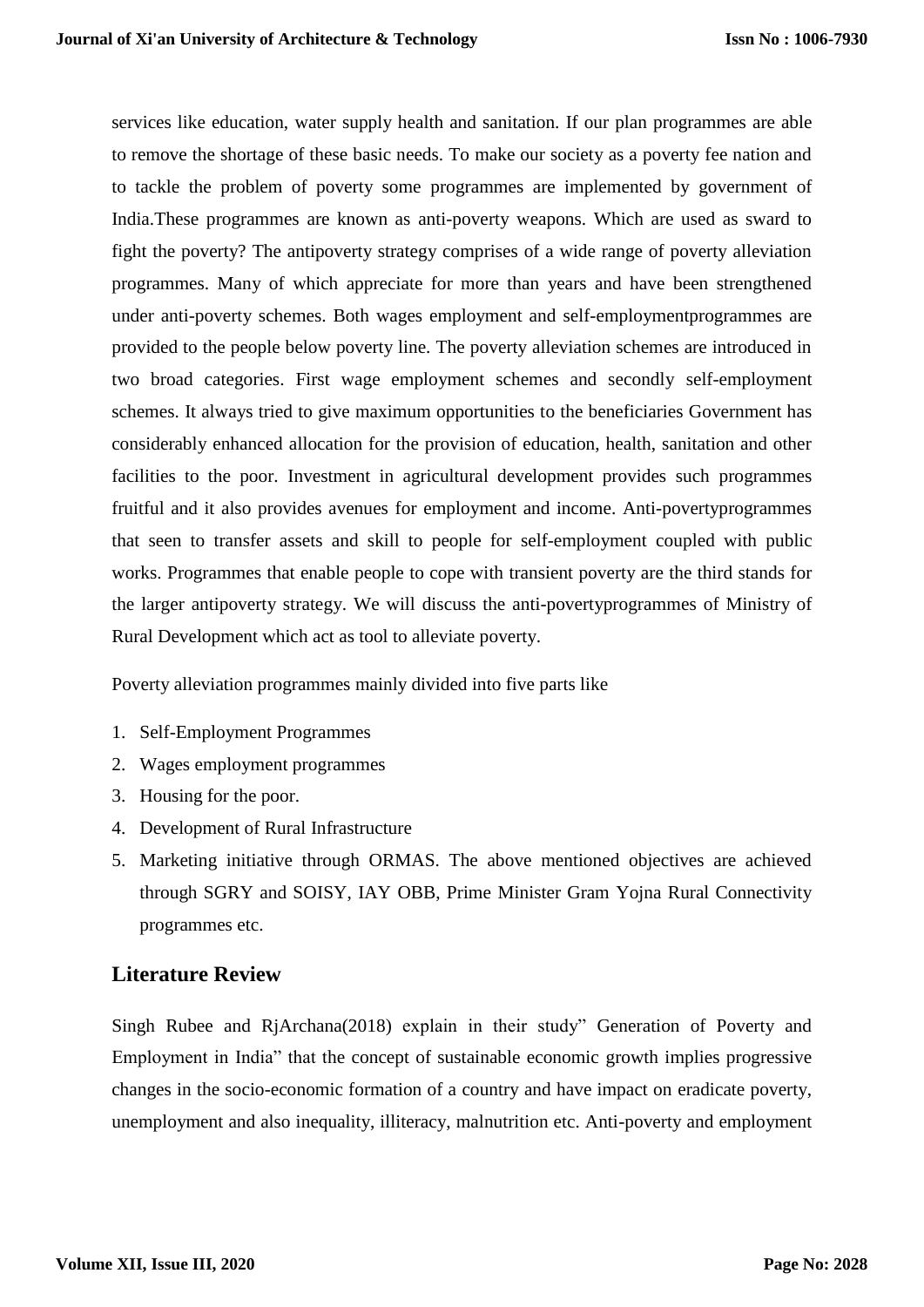generation programmers are implementing a proper way to eradicate poverty and increasing employment generation.

Chadha G.K (2011) in his study Employment and poverty in rural India stated that there is a tremendous scope through policy implementation level to improve employment opportunity and poverty eradication.

Garys Fields (2014) explained in his study 'Self-employment and poverty in Developing countries that the self-employment programmes focusing economic growth on improving the economic opportunity of the poor further it create off –farm opportunity in rural area .It helps to utilize skills in other jobs.

Raj Archana and Rubee Singh (2018) explained Anti-poverty and employment generation programmers are implementing through policies and a way to eradicate poverty and increasing employment generation.

#### **Objectives**

- $\triangleright$  To know various antipoverty measures and employment generating programmes.
- $\triangleright$  To find out impact of antipoverty programmes with employment Generation and changes in living standard.

#### **Methodology**

For the study both primary and secondary data has been used. Telephonic interview methods are followed for collecting the Data. To find out the impact of poverty eradication programmes impact on employment generation, living standard and in promoting saving habit "MaaDakhinakali SHG" of Indupur, Odisha has taken as a case for the proposed study. Hypothesis test has been used to find out the Impact.

Ho- Poverty eradication programs have no impact on employment generation and changes in living standard and promoting saving habits of the SHG

H1- Poverty eradication programs have impact on employment generation and changes in income level and living standard of the SHG members.

Limitation of the study: Present study has conducted on a SHG and conclusions are based on the analysis of the collected data.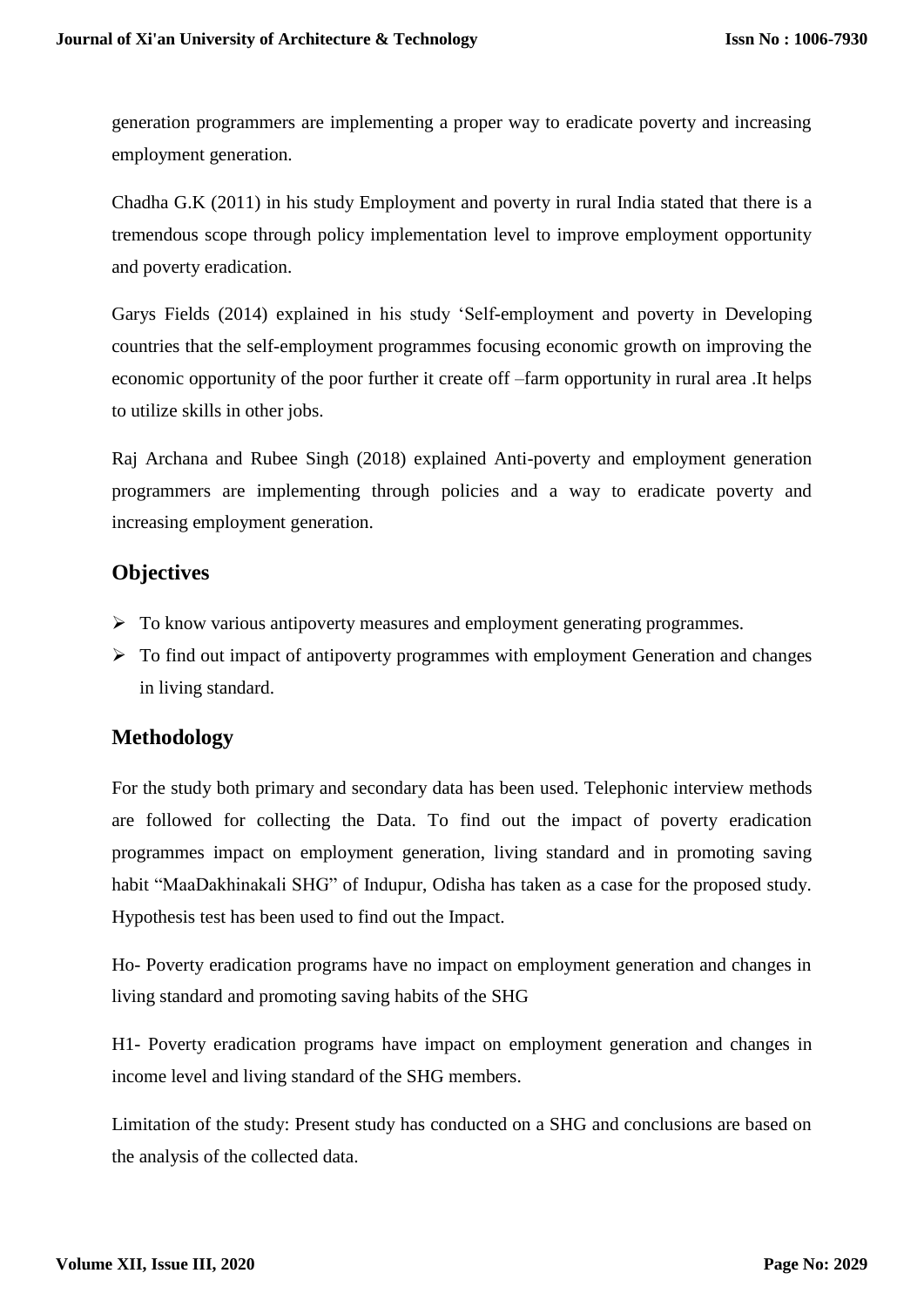#### **Poverty eradication programmes**

The global multidimensional poverty index 2018 shows that 271 million people moved out of poverty in India. Government of India taken various antipoverty measures for generating employment as income is the substitute of various forms of poverty.

#### **Integrated Rural Development Programeme (IRDP)**

Integrated Rural Development Programme (IRDP) is a rural developmental programme and design to train rural youth for self-employment. It is one of the largest micro –enterprise programme having reached about 50 million borrowers. It was started in 1980-81 and continued as a major self-employment scheme till April 1, 1991. Then it was restructured as the SwarnaJayanti Gram SwrozgarYojna.

#### **Jawahar Rozagar Yojna (JRY)/ Jawahar Gram Samridhi Yojna**

JRY was plan as centrally sponsored scheme on 1<sup>st</sup> April 1989 when National Rural Employment Programme (NREP) merged with Rural Landless Employment Guarantee Programme (RLEGP). Objectives of the scheme are generation of additional gainful employment for the unemployed persons for both men and women in the rural areas.

SGRY is a programme started with merger of employment assurance programme (EAS) and Jawahar Gram SamridhiYojna (JGSY) with effect from 25<sup>th</sup> Sept 2001. SGSY is expected to take care of food security, additional wage employment and village infrastructure, as food grain provided in this programme is an additional criteria of the programme.

#### **IAY (Indira AwasYojana)**

To provide social milieu government providing rural housing to the citizens IAY is one of the best housing programme which aims to provide rural houses to BPL families in rural areas, mostly targeted SC/ST households and free bonded labours. It was first merged with the JRY in 1989 and then again separated into individual scheme for the rural poor in 1996. It is noted that IAY is a successful programme implemented by the Ministry of Rural Development.

Food for work programme: The food for work programme started in 2000-01 .It aims at wage employment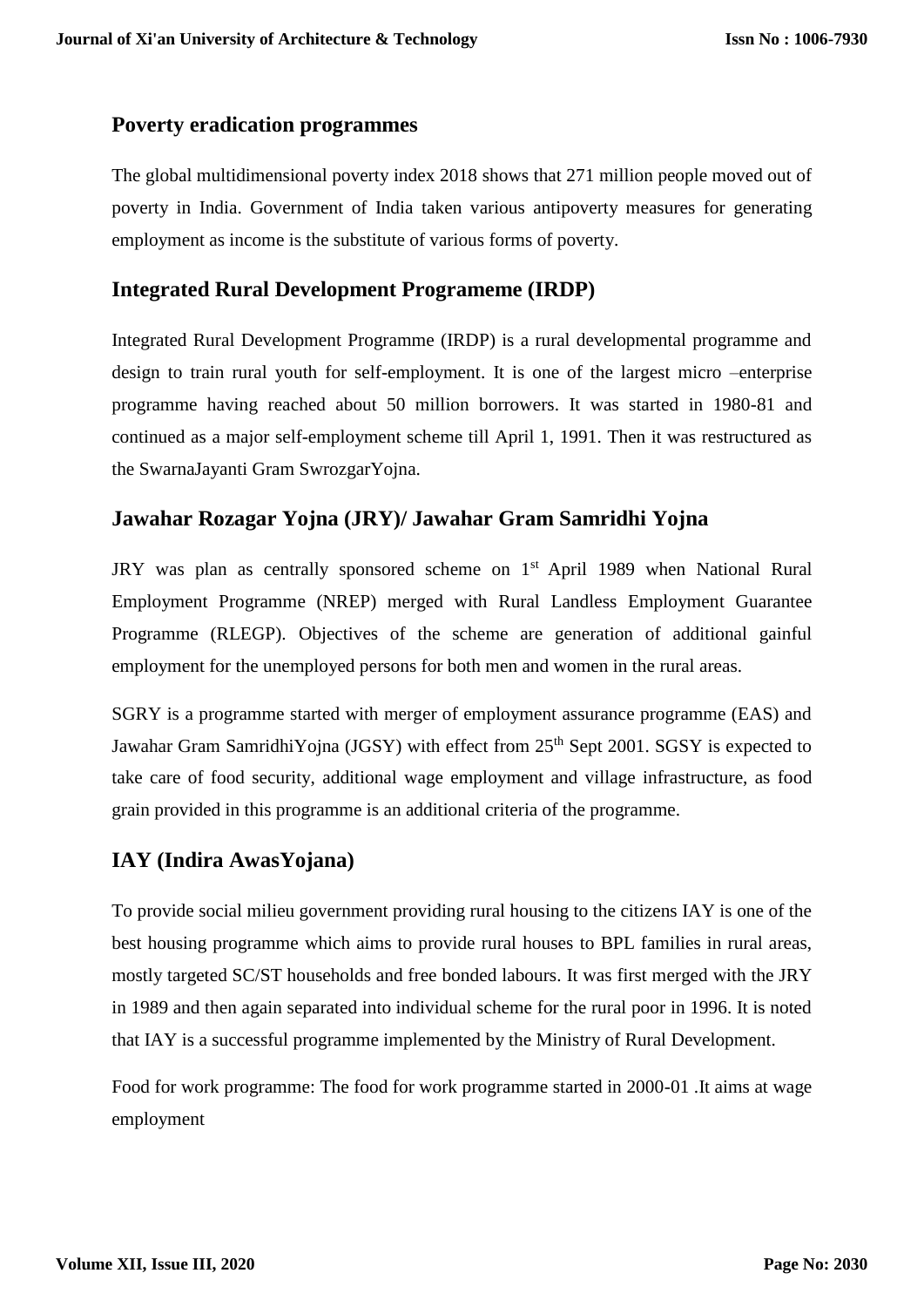#### **Mahatma Gandhi national rural employment guarantee Act**

NAREGA aims at social equity and justice as herring in fundamental changes in the villages which will bring through its implementation. The act has introduced in  $2<sup>nd</sup>$  February 2006 in 200 districts all over the country including 19 district of Orissa. SGRY and NFFWP have subsumed under NREGA in these district under sec of the Act.It emphasis on enhancement of livelihood security of the rural household by guaranteeing at least 100 days wage employment in a year to every household whose adult member volunteer to do unskilled manual work

National food for work programme: It was launched on November 2004 with an objective to provide additional resources available under SampoornaGrameenRojgarYojna.

National Rural livelihood mission: Ajeevika(2011): to promote skill and placement the ministry of Rural Development initiated this programme as part of national Rural livelihood programme in 2011

**Pradhan Mantri Kausal Vikash Yojna**: It was launched in March 2015 to provide skill trainningthis plan is implemented through ministry of skill Development.

To find out the Impact of poverty eradication programmes on employment generation, living standard, and in promiting savings among members a survey has been undertaken on Maa Dakshina Kali SHG of Indupur, Odisha .This SHG group was started in the year 27 Sept 2010 with 50 rupees monthly saving by its members .Total 16 members are involved in this SHG .The total fund Rs 2,87,000 was deposited by the group members for smooth operation of the group .During this year's there members were involved in small business with help of SHG fund. Agriculture (Paddy farming) second member started Dairy firm and the third member involved in fishery farming. To study the Impact of the self-employment programmes on the employment and living standard pre and post activity income and expenditure pattern, savings has been collected and studied for the year.

| <b>Activity</b> | Inco | Pre Activity Expenditure Pattern and employment generation                                                             |    |    |    |  |     |             |             |
|-----------------|------|------------------------------------------------------------------------------------------------------------------------|----|----|----|--|-----|-------------|-------------|
|                 | me   | <b>Clothi</b><br><b>Educati</b><br><b>Healthca</b><br><b>Other</b><br>Food<br>Sav<br><b>Employment</b><br><b>Total</b> |    |    |    |  |     |             |             |
|                 | Grou |                                                                                                                        | on | ng | re |  | ing | expenditure | opportunity |
|                 | ps   |                                                                                                                        |    |    |    |  |     |             |             |

**Table 1.**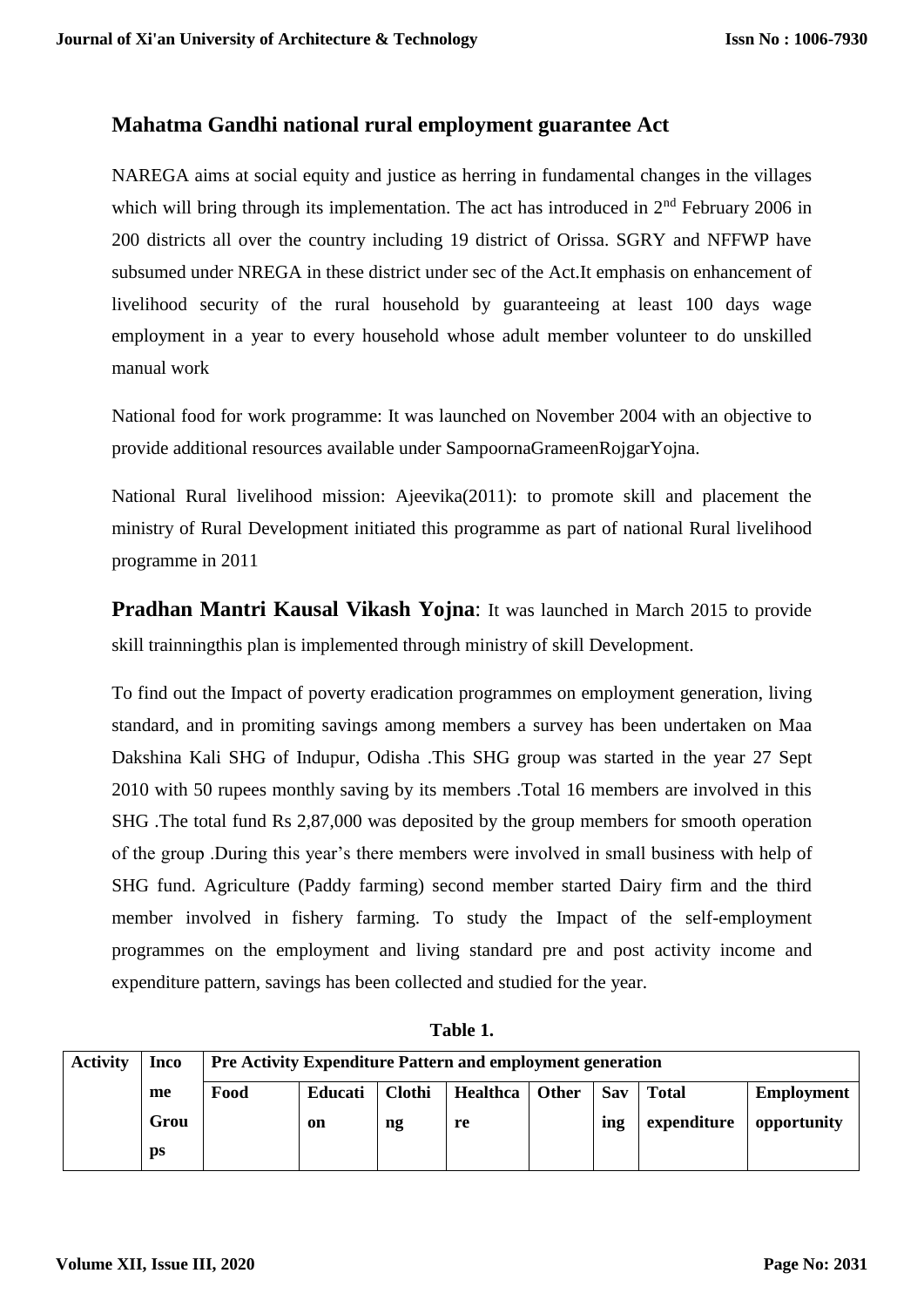|         | $\overline{2}$ | 3          | 4       | 5       | 6      |        | 8                        | 9           | 10             |
|---------|----------------|------------|---------|---------|--------|--------|--------------------------|-------------|----------------|
| Farming | 25             | 18         | 2400    | 2000    | 1200   | 1300   | $\overline{\phantom{a}}$ | 24900(100)  | No             |
|         | 000            | 000(72.29) | (9.63)  | (8.03)  | (4.81) | (5.22) |                          |             |                |
| Dairy   | 30             | 20 000     | 3000    | 3000    | 1000   | 2500   | $\overline{\phantom{a}}$ | 29 500(100) | N <sub>O</sub> |
| Farming | 000            | (67.79)    | (10.17) | (10.17) | (3.39) | (8.47) |                          |             |                |
| Fishery | 35             | 23         | 3000    | 5000    | 12000  | 3400   | $\overline{\phantom{a}}$ | 35 000(100) | No             |
|         | 000            | 500(67.14) | (8.57)  | 4.28    | 3.42)  | (9.71) |                          |             |                |



**Chart 1.Pre Activity Expenditure Pattern and employment generation**

As per the data from the table 1 and chart 1, those who have engaged in different activities they all are fall under 35 000 .Members who are involved in farming activity they earn 25 000, who are involved in Dairy farming earn 30 000 annually, members who involved in fishery earn 35 000 per annually .As per the table 1 members who are involved in farming activity their expenditure on different items is 24 900. 72.29 percent of the total expenditure incurred on food items,9.63 percent they spend on education of their children,8.03 percent spend on clothing, 4.81 percent spend on healthcare, 5.22 percent spend on other items .Members who are involved in Dairy farming their pre benefits arise 30 000 they earn and without saving their expenditure pattern are 20000 for food item which is 67.79 percent of the total expenditure, 3000 ( 10.17 ) for education,3000 for clothing, 3.39 percent for healthcare and 2500 which is 8.47 percent of total for other expenses of 29 500 total expenditure .if a glance have thrown on the data given for Fishery activity the income was 35 000 whereas the total expenditure was 35 000 and the respondent spend 67.14 percent of his income on food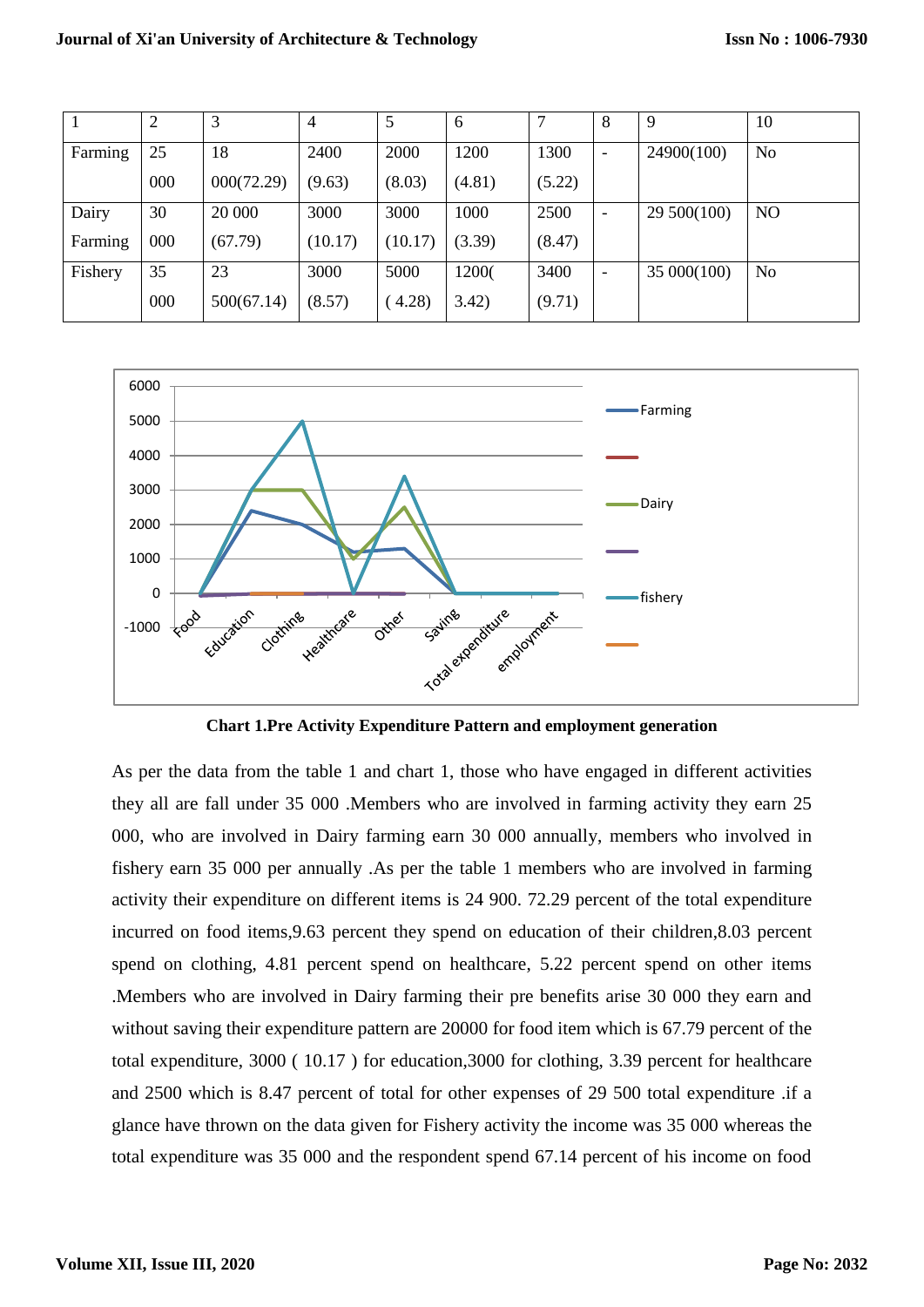items and others on non-food items .In all three cases the members have not created any employment opportunity. To establish a co relation between pre assistance income level, expenses pattern and the savings with employment generation post assistance position of the respondent have been collected and it is found from the table number- 2 that those who are involved in farming activities their income level increases up to 80,000 simultaneously expenditure pattern increase they spend 73.17 on food items, 8.37 on education, 6.98 on clothing' 2.61 percent on healthcare and he has employed two workers. If analyses data for dairy farming it's seen that income level increase up to 1 10 000 whereas expenditure increases to 97 000 and spend 13.4 percent for savings and created employment for one person further his expenditure patternincreases with increase in income.

| <b>Activity</b> | <b>Income</b>  | <b>Post Activity Expenditure Pattern and employment generation</b> |                |                |                |                |               |              |                   |
|-----------------|----------------|--------------------------------------------------------------------|----------------|----------------|----------------|----------------|---------------|--------------|-------------------|
|                 | <b>Groups</b>  | Food                                                               | Educatio       | <b>Clothin</b> | <b>Healthc</b> | Other          | <b>Saving</b> | <b>Total</b> | <b>Employment</b> |
|                 |                |                                                                    | $\mathbf n$    | g              | are            |                |               | expendit     | opportunity       |
|                 |                |                                                                    |                |                |                |                |               | ure          |                   |
|                 | $\overline{2}$ | 3                                                                  | $\overline{4}$ | 5              | 6              | $\overline{7}$ | 8             | 9            | 10                |
| Farming         | 80 000         | 42 000                                                             | 4800           | 4000           | 1500           | 5000           | 19700         | 57 300       | Wages             |
|                 |                | (73.17)                                                            | (8.37)         | (6.98)         | (2.61)         | (8.72)         | (34.38)       | (100)        | employment        |
|                 |                |                                                                    |                |                |                |                |               |              | (Two              |
|                 |                |                                                                    |                |                |                |                |               |              | workers)          |
| Dairy           | 1,100,0        | 50000                                                              | 24 000         | 8000           | 5000           | 10 000         | 13 000        | 97 000       | Milk<br>One       |
| Farming         | 00             | (51.54)                                                            | (24.74)        | (8.24)         | (5.15)         | (10.30)        | (13.40)       | (100)        | Distributor       |
|                 |                |                                                                    |                |                |                |                |               |              | (Throughout       |
|                 |                |                                                                    |                |                |                |                |               |              | the year)         |
| Fishery         | 130            | 50000                                                              | 20 000         | 10 000         | 12000          | 20 000         | 28000         | 102000       | Two helper        |
|                 | 000            | (49)                                                               | (19.60)        | (9.80)         | (11.76)        | (19.60)        | (27.45)       | (100)        |                   |

| ۱<br>ı<br>Ш |  |
|-------------|--|
|-------------|--|

Respondent who were involved in farming activity their level of income increases up to 80 000 approximately .with increase in their income there are changes in their expenditure pattern. They spend 42 000 on food items which 73.17 percent. Educational expenditure increase by 6.98percent, there is a increase in healthcare expenses by 2.61 percent .positive side is they promote habits of savings by 34.38 percent .Most important thing is that due to self-employment Programmes they have engaged two supporting workers .Incase of dairy farming income level increase up to 1,10 000 and they spend 50, 000 which is 51.54 percent of the total expenditure. As per table 2 it is found that in the fishery activity income level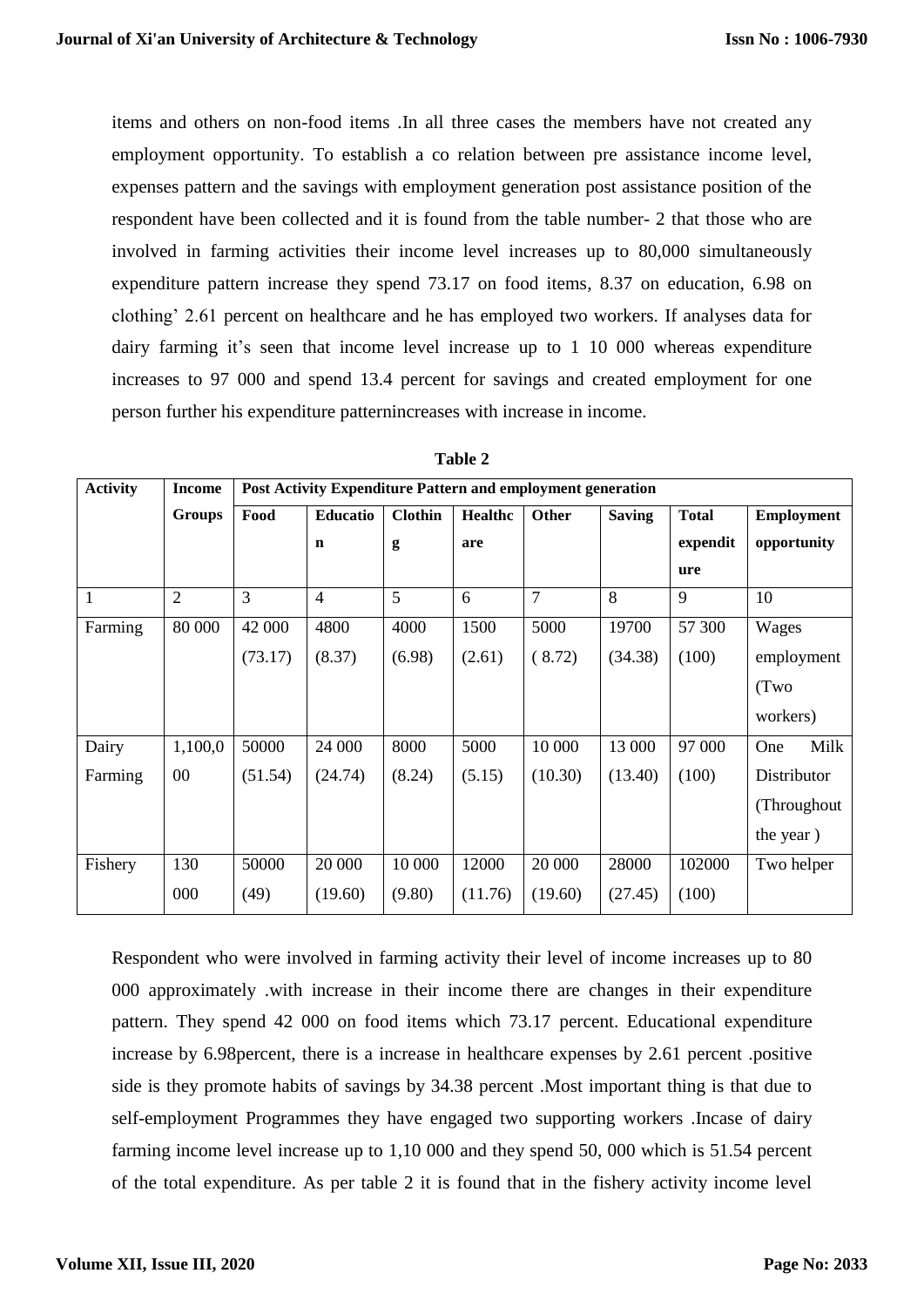increasesup to Rs 1,30, 000 and they spend 500000 on food expenditure which is 49 percent, 19.6 percent spend on education and 9 percent on clothing, 11.76 percent on health care and they saves 28 000 which is 27.45 percent .Further they employed two works as helping hand for their business.



**Chart 2.Pre Activity Expenditure Pattern and employment generation**

| <b>Correlations</b> |                                                              |            |                         |
|---------------------|--------------------------------------------------------------|------------|-------------------------|
|                     |                                                              | preincome  | postinc                 |
| preincome           | <b>Pearson Correlation</b>                                   |            | $1.\overline{000}^{**}$ |
|                     | Sig. (2-tailed)                                              |            |                         |
|                     |                                                              | 6          |                         |
| postinc             | <b>Pearson Correlation</b>                                   | $1.000***$ |                         |
|                     | $Sig. (2-tailed)$                                            |            |                         |
|                     |                                                              | 6          |                         |
|                     | **. Correlation is significant at the 0.01 level (2-tailed). |            |                         |

**Inference:** There is a significant between pre membership income and post membership income so Null hypothesis may be rejected and alternative hypothesis may be accepted. Poverty eradication programs have impact on employment generation and changes in income level and living standard of the SHG members.

| <b>Correlations</b> |                            |                |
|---------------------|----------------------------|----------------|
|                     |                            | Preexpenditure |
| Preexpenditure      | <b>Pearson Correlation</b> |                |
|                     | Sig. (2-tailed)            |                |
|                     | N                          |                |
| Postexp             | <b>Pearson Correlation</b> | $1.000***$     |
|                     | Sig. (2-tailed)            |                |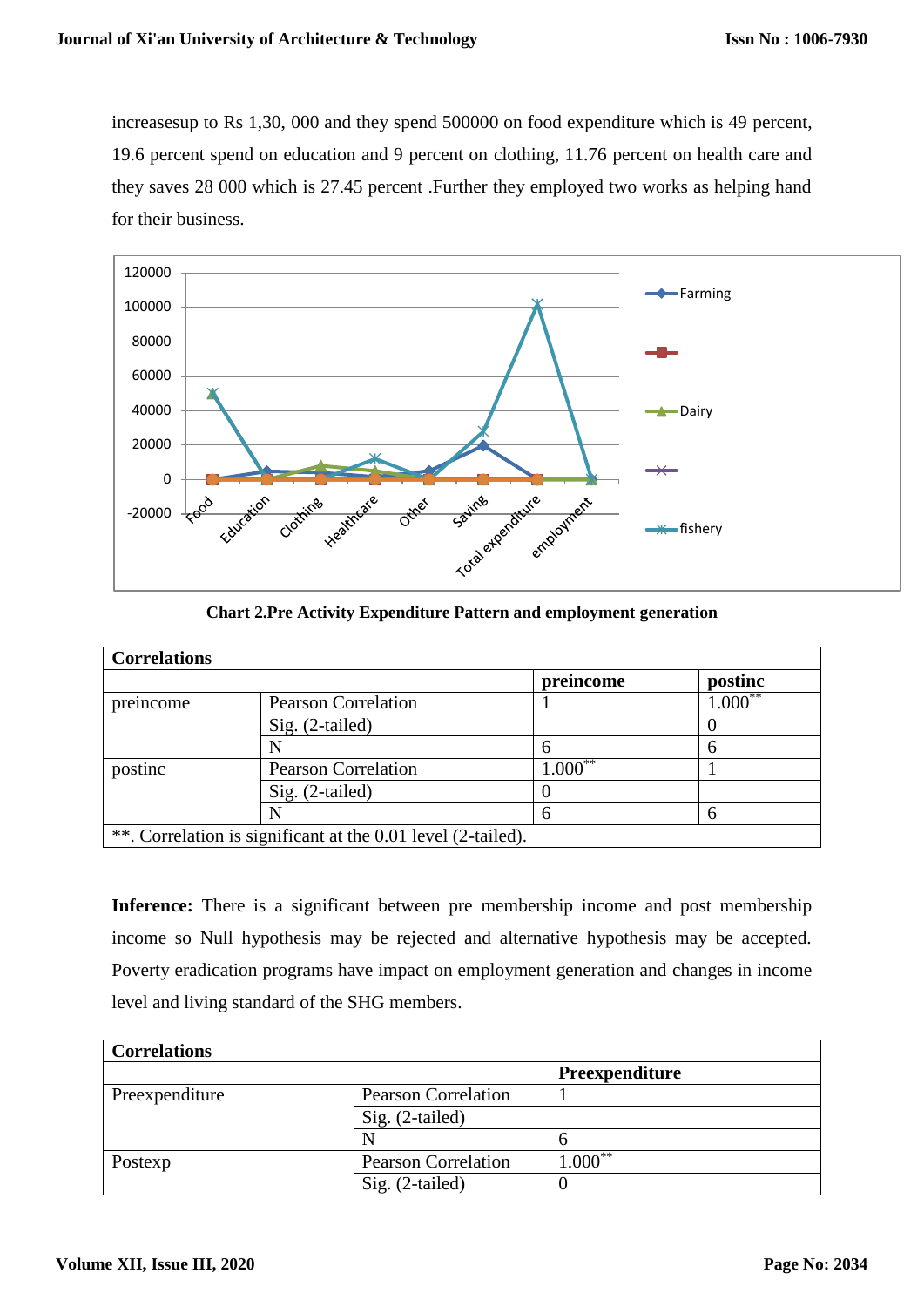| **Correlation is significant at the 0.01 level (2-tailed). |  |
|------------------------------------------------------------|--|

Inference: It is found from the table that there is a positive change in the expenditure pattern of the members .due to changes in the income level there is changes in the expenditure pattern .In most of the cases the members increase their level of expenditure due to increase in expenditure level standard of living also increases.so Poverty eradication programs have impact on employment generation and changes in income level and living standard of the SHG members.

| <b>Correlations</b> |                                                              |               |                |
|---------------------|--------------------------------------------------------------|---------------|----------------|
|                     |                                                              | <b>Saving</b> | <b>Postsay</b> |
| saving              | <b>Pearson Correlation</b>                                   |               | $1.000***$     |
|                     | Sig. (2-tailed)                                              |               |                |
|                     |                                                              | 6             | 6              |
| postsav             | <b>Pearson Correlation</b>                                   | $1.000**$     |                |
|                     | $Sig. (2-tailed)$                                            |               |                |
|                     | N                                                            | 6             | 6              |
|                     | **. Correlation is significant at the 0.01 level (2-tailed). |               |                |

Correlations

**Inference:** It is found from the data that due to increase in income, themembers promote habits of savings. Poverty eradication programs have impact on saving habits of the SHG members.

#### **Conclusion**

Science 1st five year plans to sustainable Development goals, poverty eradication programmes have its importance in countries priority list. At many points of time Government of India made policies of poverty eradication but fails to address the issue fully .It is nevertheless said that wages employment programme has no effect on eradicating poverty but as per the researcher it was

Found that self-employment programmes have minimize rate of poverty and generate employment opportunity.